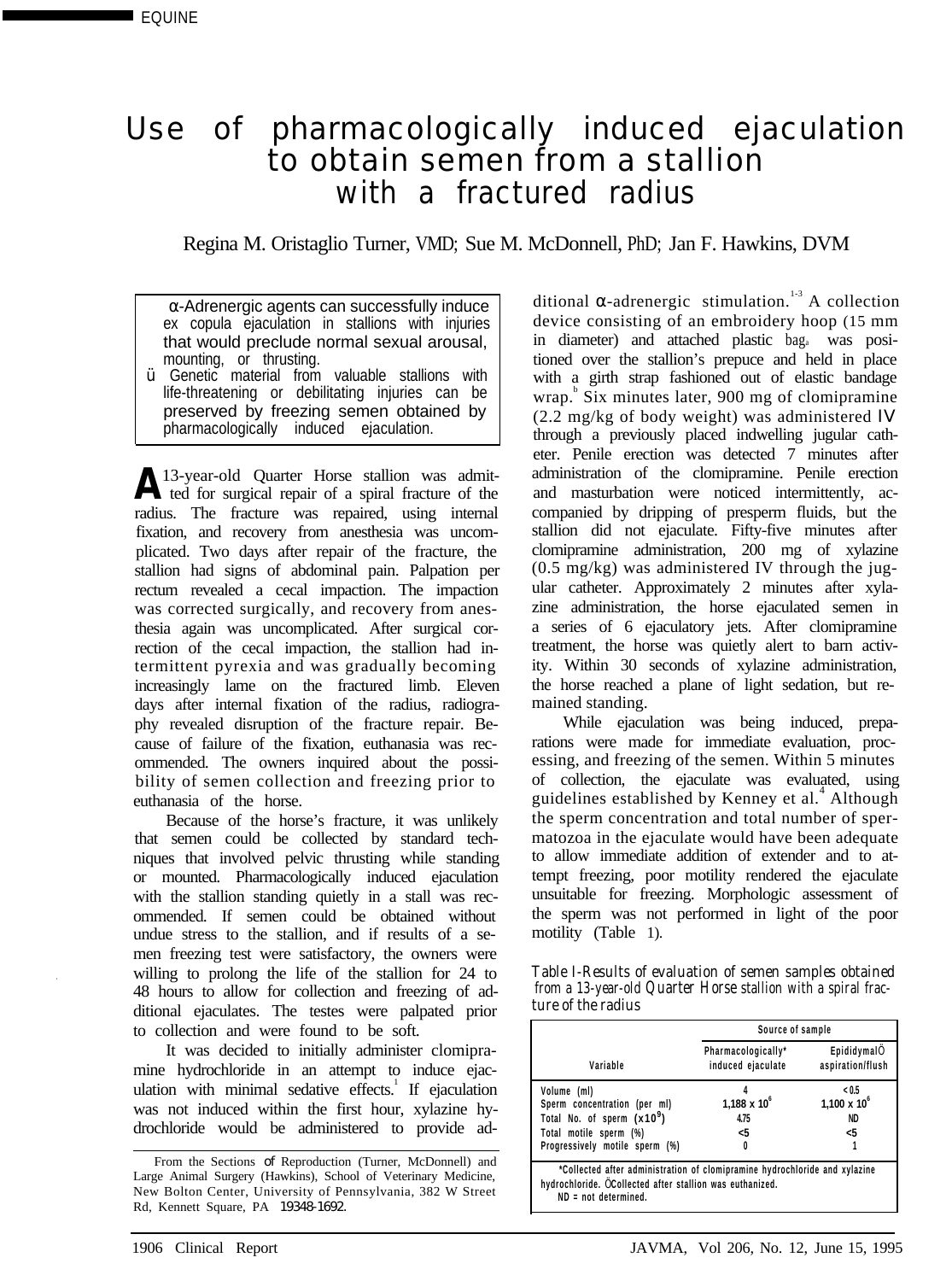The stallion was euthanatized, using an overdose of barbiturate. Within 10 minutes of euthanasia, the testes were removed. The epididymides were separated from the testicular parenchyma and were minced. Spermatozoa were aspirated and flushed from the tail of the epididymides and evaluated for motility. Although motility of the epididymal sperm was slightly better than that of the ejaculated sperm, it was still inadequate for freezing (Table 1). Longevity of motility was extremely poor, with none of the sperm having progressive motility after 3 minutes in a skim milk/glucose extender at ambient room temperature (approx 22 C).

Although pharmacologically induced ejaculation has been attempted in clinically normal horses, as well as horses with ejaculatory dysfunction and aorto-iliac thrombosis, $3.5$  it has not been reported in a clinical situation involving a horse with a debilitating musculoskeletal injury. In experiments that used pony stallions, a combination of imipramine and xylazine induced ejaculation without prior sexual stimulation in 10 of  $24(42%)$  trials.<sup>1</sup> In the disabled stallion reported here, ejaculation was smoothly and efficiently induced, and an ejaculate representative of the stored epididymal sperm was obtained. The ejaculate had a sufficient concentration of sperm, such that it could have been immediately extended and frozen.

Many owners of stallions with disabling conditions desire an evaluation of a stallion's potential fertility so that informed decisions can be made on the cost effectiveness of veterinary care. In addition, owners of valuable stallions with life-threatening disabilities often inquire as to the possibility of preserving a stallion's genetic qualities through the use of semen freezing prior to further deterioration of the horse's condition. Physical disabilities may preclude the use of standard semen collection techniques. In some of these cases, semen collection that uses an artificial vagina or manual stimulation can be attempted with the stallion standing on the ground, thus eliminating the need for the stallion to mount a mare or dummy. $\frac{6}{7}$  However, because the horse must become sexually aroused and thrust vigorously, use of these techniques still are limited by the physical condition of the stallion and, in most cases, the need for immediate availability of a mare.<sup>6</sup> Furthermore, some stallions require a period of training before they learn to thrust and ejaculate without mounting. $\frac{3}{5}$  Other modifications of standard collection techniques, such as the use of an artificial vagina with the horse leaning into a support device, have been attempted with various deers of success.<sup>8</sup> Electroejaculation has been performed in equidae and could be considered as an alternative semen collection technique for disabled stallions, but semen obtained typically is unsatisfactory for freezing, and general anesthesia is required.<sup>9</sup> Mammalian sperm aspirated from the tail of the epididymis are capable of fertilizing ova.<sup>11</sup> To our knowledge, however, use of this technique

and freezing of epididymal sperm have not been performed successfully in clinical situations.

The ejaculatory reflex currently is understood to be primarily an  $\alpha$ -adrenergically mediated event.<sup>1</sup>

-Adrenergic agents such as imipramine and clomipramine are used widely in human beings as antidepressants and are known to influence erection and ejaculation.<sup>13-15</sup> Disturbances of or facilitation of sexual response, including orgasm and ejaculation, are potential effects of treatment with these compounds.<sup>®</sup> In addition to their α-adrenergic effects, these tricyclic compounds have several effects in the CNS involving norepinephrine, dopamine, and serotonin systems, each of which plays a role in male sexual arousal, erection, and ejaculation.<sup>1</sup>

α-Adrenergic agents have been used to induce ejaculation in stallions. In horses, imipramine induces penile erection and masturbation, and increases ejaculation during masturbation<sup>5</sup> This technique does not require a mare for sexual stimulus, nor does it require any physical activity on the part of the stallion. The only prerequisite is that the stallion stand quietly during the procedure. $\mathcal{S}$  Xylazine is an -adrenergic agonist used routinely in veterinary medicine as a sedative and analgesic for dogs, cats, and horses.<sup>18</sup> It has been reported anecdotally that an ancillary effect of xylazine use in stallions is ejaculation within a few minutes of IV injection. These horses ejaculate without developing penile erection and without masturbating.

Imipramine<sup>1</sup> and xylazine<sup>1,3</sup> have been evaluated in experiments that were conducted on clinically normal stallions for the specific purpose of developing protocols for pharmacologically induced ejaculation. Despite research, the ideal protocol for pharmacologic induction of ejaculation in debilitated stallions has not been established. In the horse described here, we attempted to tailor the protocol to the stallion's unstable musculoskeletal condition. In our experience, doses of imipramine or clomipramine that induce ejaculation result in minimal musculoskeletal instability and little sedation compared with doses of xylazine that induce ejaculation. Therefore, we proceeded initially with clomipramine treatment. Although penile erection and masturbation were observed, the stallion had not ejaculated by 55 minutes after clomipramine administration. In healthy pony stallions that did not ejaculate within 60 minutes of imipramine treatment, the administration of xylazine resulted in ejaculation in 2 of 10 instances.<sup>2</sup> Therefore, we proceeded with xylazine administration.

Semen obtained after induction of ejaculation with xylazine or imipramine/xylazine combinations is of comparable quality to that obtained via in copula methods. $1.3$  Ejaculates pharmacologically induced by the use of imipramine/xylazine combinations are of low volume and extremely high sperm concentration, making them ideal for freezing with currently available techniques. Comparison of post-thaw motility of sperm rich in copula